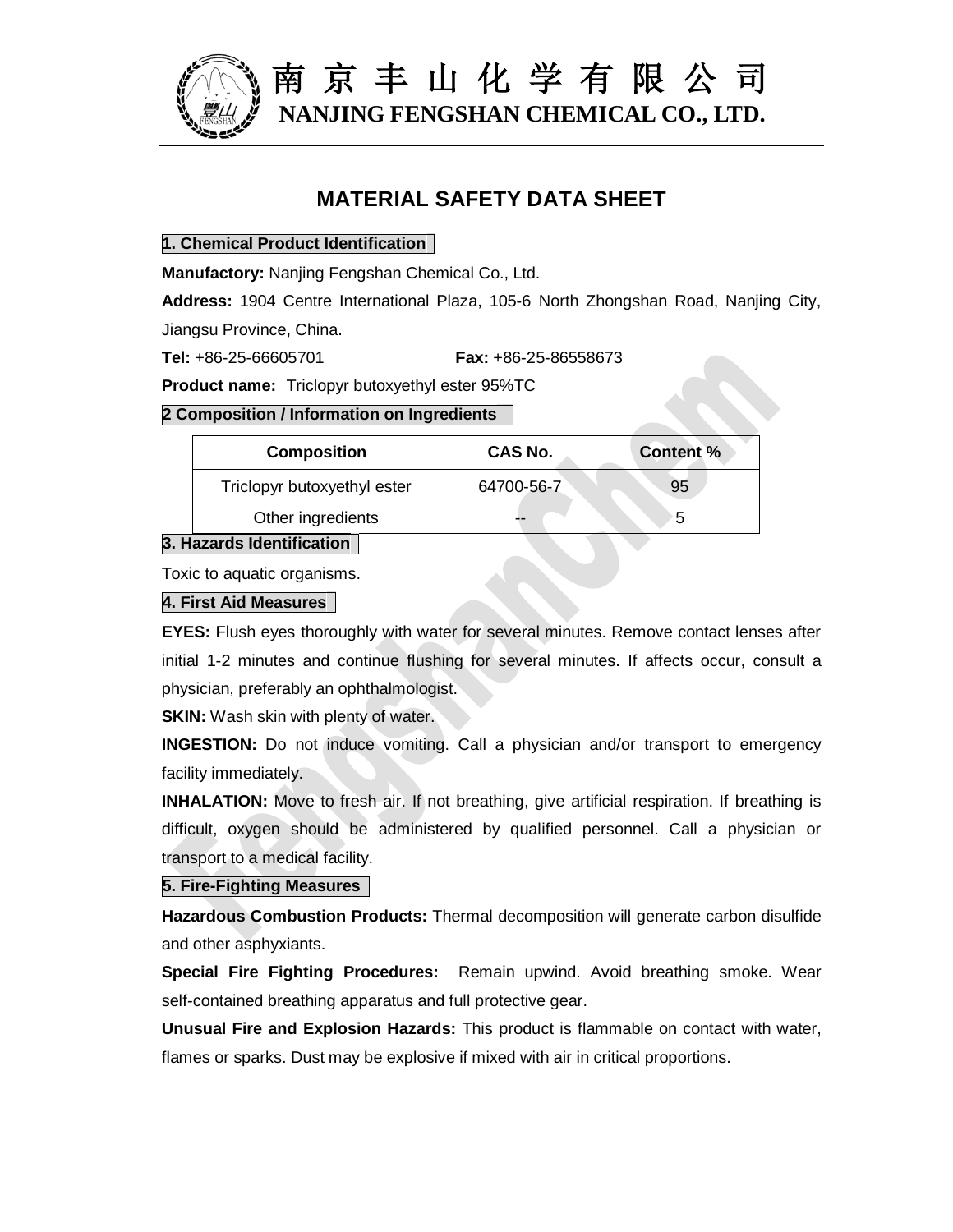

# 南 京 丰 山 化 学 有 限 公 司 **NANJING FENGSHAN CHEMICAL CO., LTD.**

### **6. Accidental Release Measures**

Keep out of streams and domestic water supplies. Absorb small spills in inert material such as sand.

#### **7. Handling and Storage**

Keep out of reach of children. Do not use near heat or open flame. Harmful if swallowed, inhaled, or absorbed through skin. Avoid contact with eyes, skin and clothing. Avoid breathing mists and vapors. Avoid contamination of food.

**8. Exposure Controls/Personal Protection**

**Respiratory protection:** Approved respirator

**Protective gloves:** Rubber gloves

**Eye protection:** Safety goggles or face shield.

**Industrial hygiene:** Adequate ventilation.

**9. Physical and Chemical Properties**

**Appearance:** Solid

**Flash point:** Not applicable.

**Storage stability:** Stable for 2 years under normal, dry storage conditions.

**Solubility in in water:** In water 0.4

**10. Stability and Reactivity**

**Stability:** Stable

**Conditions To Avoid:** Acid, base, and oxidizing material.

**Hazardous Polymerization:** Will not occur.

**11. Toxicological Information**

**Acute oral LD50:** 720 mg/kg in rats & mice.

**Acute dermal LD50:** > 2000 mg/kg in rats.

Mild eye irritant;

non-irritating to skin (rabbits)

### **12. Ecological and Ecotoxicological Information**

**Birds** Acute oral LD50 for mallard ducks 1698 mg/kg.

**Fish** LC50 (96 h) for rainbow trout 117, bluegill sunfish 148 mg/l.

Daphnia LC50 (48 h) 133 mg/l.

**Algae** EC50 (5 d) for Selenastrum capricornutum 45 mg/l.

**Bees** Non-toxic to bees; contact LD50 >100 mg/bee